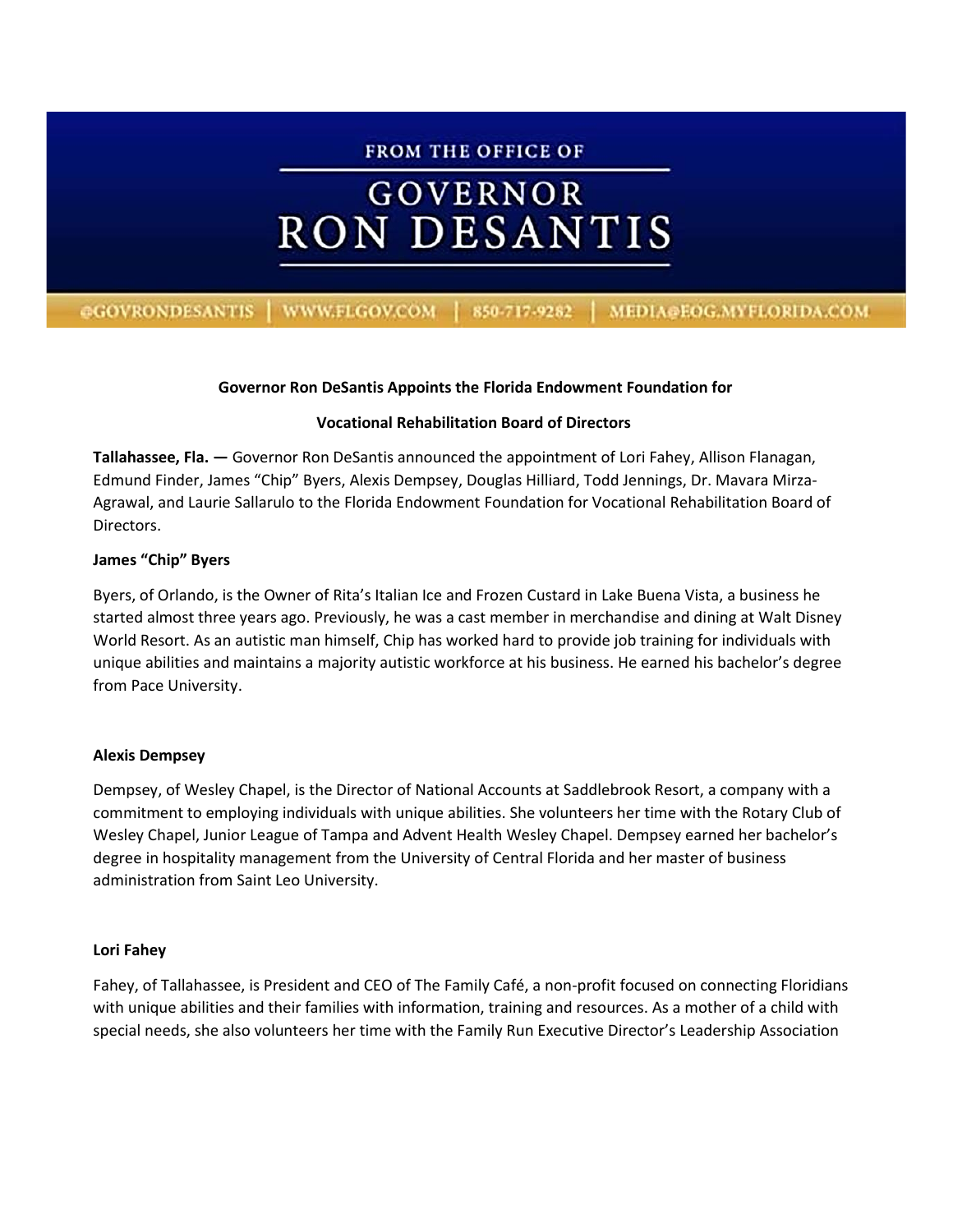and the National Federation of Families for Children's Mental Health. Fahey earned her bachelor's degree in social work and education from Florida State University.

#### **Allison Flanagan**

Flanagan, of Tallahassee, is the Director of the Florida Department of Education, Division of Vocational Rehabilitation. She has over 25 years of history and leadership experience with the Federal/State vocational rehabilitation program. She moved to Florida from Kentucky in May 2017 to serve as the Deputy Director of the Florida Division of Blind Services (DBS). At DBS she oversaw the operations and updated policies to include changes regarding the Workforce Innovation and Opportunities Act (WIOA), among other responsibilities. Prior to joining DBS, she was the Executive Director for five years of the Kentucky Office for the Blind. In addition to her experience directing a state agency and implementing policy and operational goals, she served as an online instructor for her alma mater, the University of Kentucky, where she holds a master's degree in Rehabilitation Counseling.

#### **Edmund Finder**

Finder, of Jupiter is a retired money manager with Axiom Capital and Starfinder Financial. Previously, he was a Senior Vice President with Smith Barney. As the father of a son with autism, Finder is passionate about connecting individuals with unique abilities with employment opportunities, having been recognized by the Autism Foundation of New York for this work. He received his degree from Boston University.

# **Douglas Hilliard**

Hilliard, or Orlando, is the Chief Financial Officer of AdventHealth, a company he has been with since 1996. His previous positions with AdventHealth include Financial Analyst and Senior Finance Officer. Hilliard is active in his community, volunteering his time with the Children and Youth Family Services Board of Orange County. He earned his bachelor's degree in business administration from Southern Adventist University.

#### **Todd Jennings**

Jennings, of Belleair, is a Partner and Attorney with Macfarlane, Ferguson and McMullen, P.A. Previously, he was an Associate and Attorney with Galloway Johnson. A father of a child with autism, Jennings has volunteered his time with the Suncoast Tiger Bay Club, Rotary Club of Clearwater, University of Tampa Board of Counselors and the LiFT Academy Development Council. He is a United States Navy veteran who received his bachelor's degree in nuclear engineering from the University of Tennessee and his juris doctor from the University of Florida.